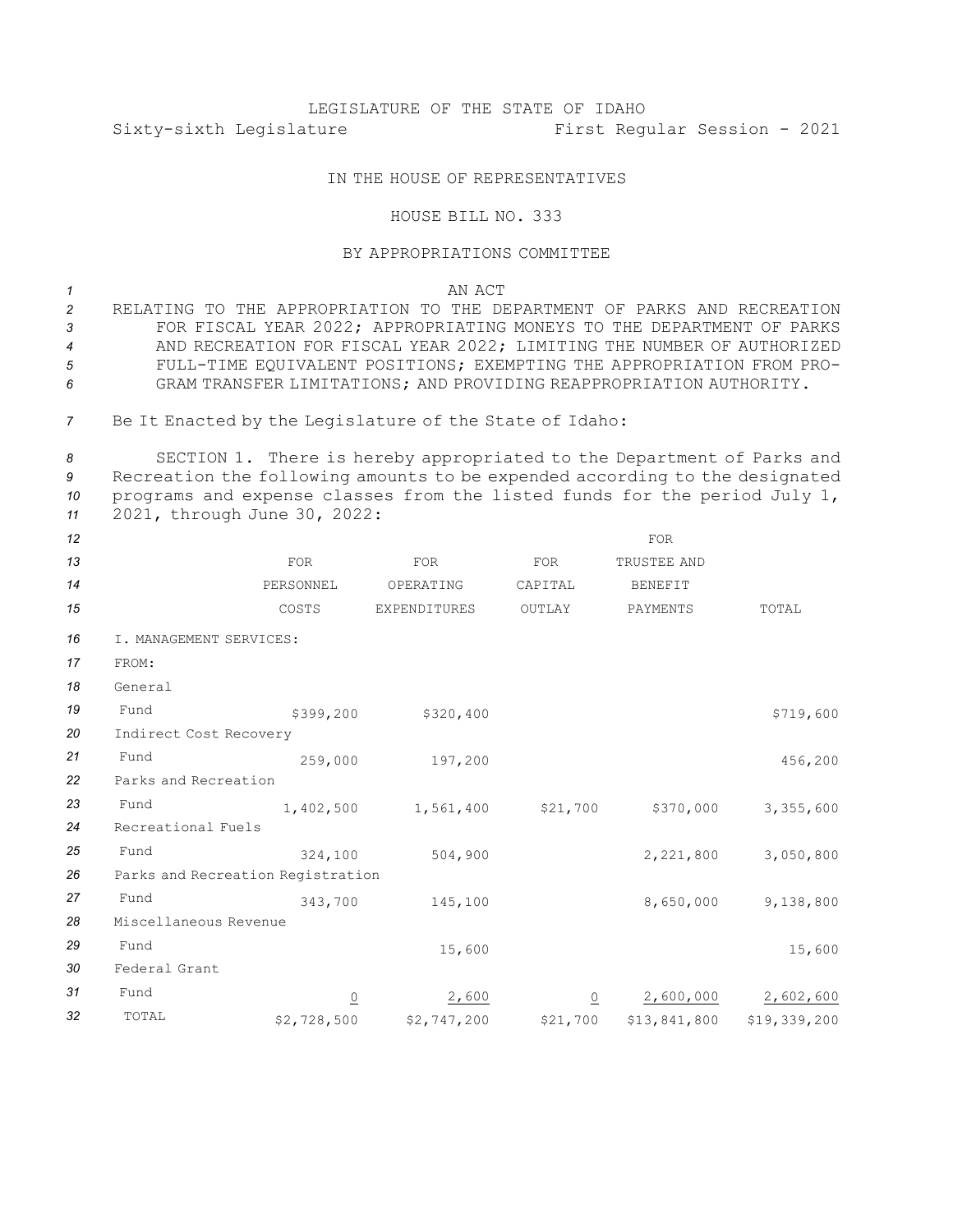| 1  |                                   |                                       |              |             | <b>FOR</b>                  |              |  |  |  |
|----|-----------------------------------|---------------------------------------|--------------|-------------|-----------------------------|--------------|--|--|--|
| 2  |                                   | <b>FOR</b>                            | FOR          | FOR         | TRUSTEE AND                 |              |  |  |  |
| 3  |                                   | PERSONNEL                             | OPERATING    | CAPITAL     | <b>BENEFIT</b>              |              |  |  |  |
| 4  |                                   | COSTS                                 | EXPENDITURES | OUTLAY      | PAYMENTS                    | TOTAL        |  |  |  |
| 5  | II. PARK OPERATIONS:              |                                       |              |             |                             |              |  |  |  |
| 6  | FROM:                             |                                       |              |             |                             |              |  |  |  |
| 7  | General                           |                                       |              |             |                             |              |  |  |  |
| 8  | Fund                              | \$2,180,300                           | \$588,700    |             |                             | \$2,769,000  |  |  |  |
| 9  | Indirect Cost Recovery            |                                       |              |             |                             |              |  |  |  |
| 10 | Fund                              |                                       | 2,400        |             |                             | 2,400        |  |  |  |
| 11 | Parks and Recreation              |                                       |              |             |                             |              |  |  |  |
| 12 | Fund                              | 5,457,600                             | 1,913,300    | \$361,100   |                             | 7,732,000    |  |  |  |
| 13 | Recreational Fuels                |                                       |              |             |                             |              |  |  |  |
| 14 | Fund                              | 234,800                               | 244,600      | 766,500     |                             | 1,245,900    |  |  |  |
| 15 | Parks and Recreation Registration |                                       |              |             |                             |              |  |  |  |
| 16 | Fund                              | 1,017,500                             | 1,081,300    | 115,600     | \$200,000                   | 2,414,400    |  |  |  |
| 17 | Miscellaneous Revenue             |                                       |              |             |                             |              |  |  |  |
| 18 | Fund                              | 19,400                                | 76,500       |             |                             | 95,900       |  |  |  |
| 19 | Public Recreation Enterprise      |                                       |              |             |                             |              |  |  |  |
| 20 | Fund                              | 815,300                               | 1,329,000    | 45,000      |                             | 2,189,300    |  |  |  |
| 21 |                                   | Parks and Recreation Expendable Trust |              |             |                             |              |  |  |  |
| 22 | Fund                              | 517,000                               | 405,600      |             |                             | 922,600      |  |  |  |
| 23 | Federal Grant                     |                                       |              |             |                             |              |  |  |  |
| 24 | Fund                              | 1,089,400                             | 628,600      |             | 1,227,500<br>$\overline{0}$ | 2,945,500    |  |  |  |
| 25 | TOTAL                             | \$11,331,300                          | \$6,270,000  |             | $$1,288,200$ $$1,427,500$   | \$20,317,000 |  |  |  |
|    |                                   |                                       |              |             |                             |              |  |  |  |
| 26 | III. CAPITAL DEVELOPMENT:         |                                       |              |             |                             |              |  |  |  |
| 27 | FROM:                             |                                       |              |             |                             |              |  |  |  |
| 28 | Recreational Fuels                |                                       |              |             |                             |              |  |  |  |
| 29 | Fund                              |                                       |              | \$1,033,000 |                             | \$1,033,000  |  |  |  |
| 30 | Parks and Recreation Registration |                                       |              |             |                             |              |  |  |  |
| 31 | Fund                              |                                       |              | 3,552,000   |                             | 3,552,000    |  |  |  |
| 32 | Public Recreation Enterprise      |                                       |              |             |                             |              |  |  |  |
| 33 | Fund                              |                                       |              | 45,000      |                             | 45,000       |  |  |  |
| 34 | Federal Grant                     |                                       |              |             |                             |              |  |  |  |
| 35 | Fund                              |                                       |              | 2,500,000   |                             | 2,500,000    |  |  |  |
| 36 | TOTAL                             |                                       |              | \$7,130,000 |                             | \$7,130,000  |  |  |  |
|    |                                   |                                       |              |             |                             |              |  |  |  |
| 37 | GRAND TOTAL                       | \$14,059,800                          | \$9,017,200  | \$8,439,900 | \$15,269,300                | \$46,786,200 |  |  |  |